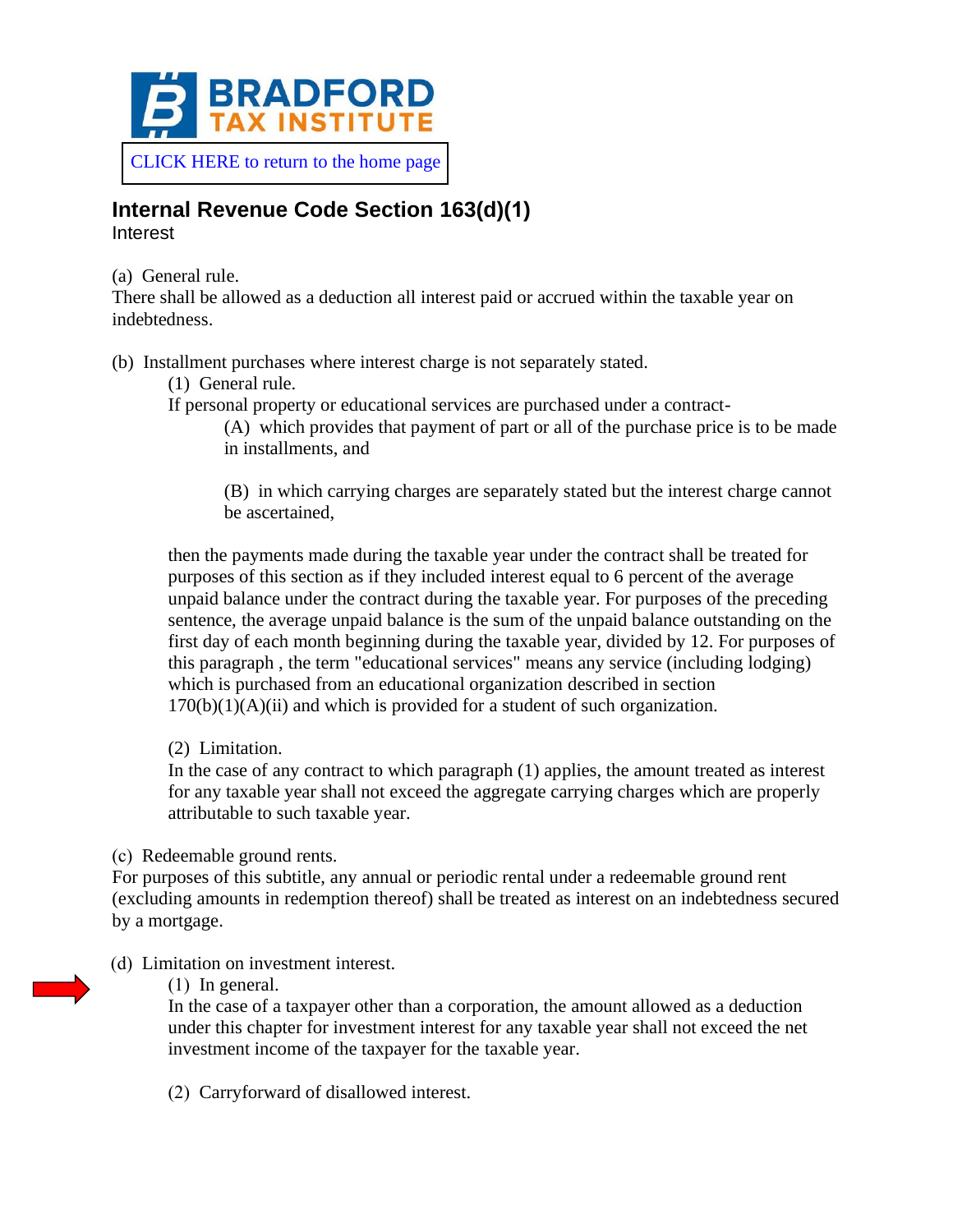The amount not allowed as a deduction for any taxable year by reason of paragraph (1) shall be treated as investment interest paid or accrued by the taxpayer in the succeeding taxable year.

(3) Investment interest.

For purposes of this subsection-

(A) In general. The term "investment interest" means any interest allowable as a deduction under this chapter (determined without regard to paragraph (1)) which is paid or accrued on indebtedness properly allocable to property held for investment.

(B) Exceptions. The term "investment interest" shall not include- (i) any qualified residence interest (as defined in subsection  $(h)(3)$ ), or

(ii) any interest which is taken into account under section 469 in computing income or loss from a passive activity of the taxpayer.

(C) Personal property used in short sale. For purposes of this paragraph, the term "interest" includes any amount allowable as a deduction in connection with personal property used in a short sale.

- (4) Net investment income.
- For purposes of this subsection-
	- (A) In general. The term "net investment income" means the excess of-
		- (i) investment income, over
		- (ii) investment expenses.
		- (B) Investment income. The term "investment income" means the sum of- (i) gross income from property held for investment (other than any gain taken into account under clause  $(ii)(I)$ ),
			- (ii) the excess (if any) of-

(I) the net gain attributable to the disposition of property held for investment, over

(II) the net capital gain determined by only taking into account gains and losses from dispositions of property held for investment, plus

(iii) so much of the net capital gain referred to in clause (ii)(II) (or, if lesser, the net gain referred to in clause  $(ii)(I)$  as the taxpayer elects to take into account under this clause.

Such term shall include qualified dividend income (as defined in section  $1(h)(11)(B)$ ) only to the extent the taxpayer elects to treat such income as investment income for purposes of this subsection.